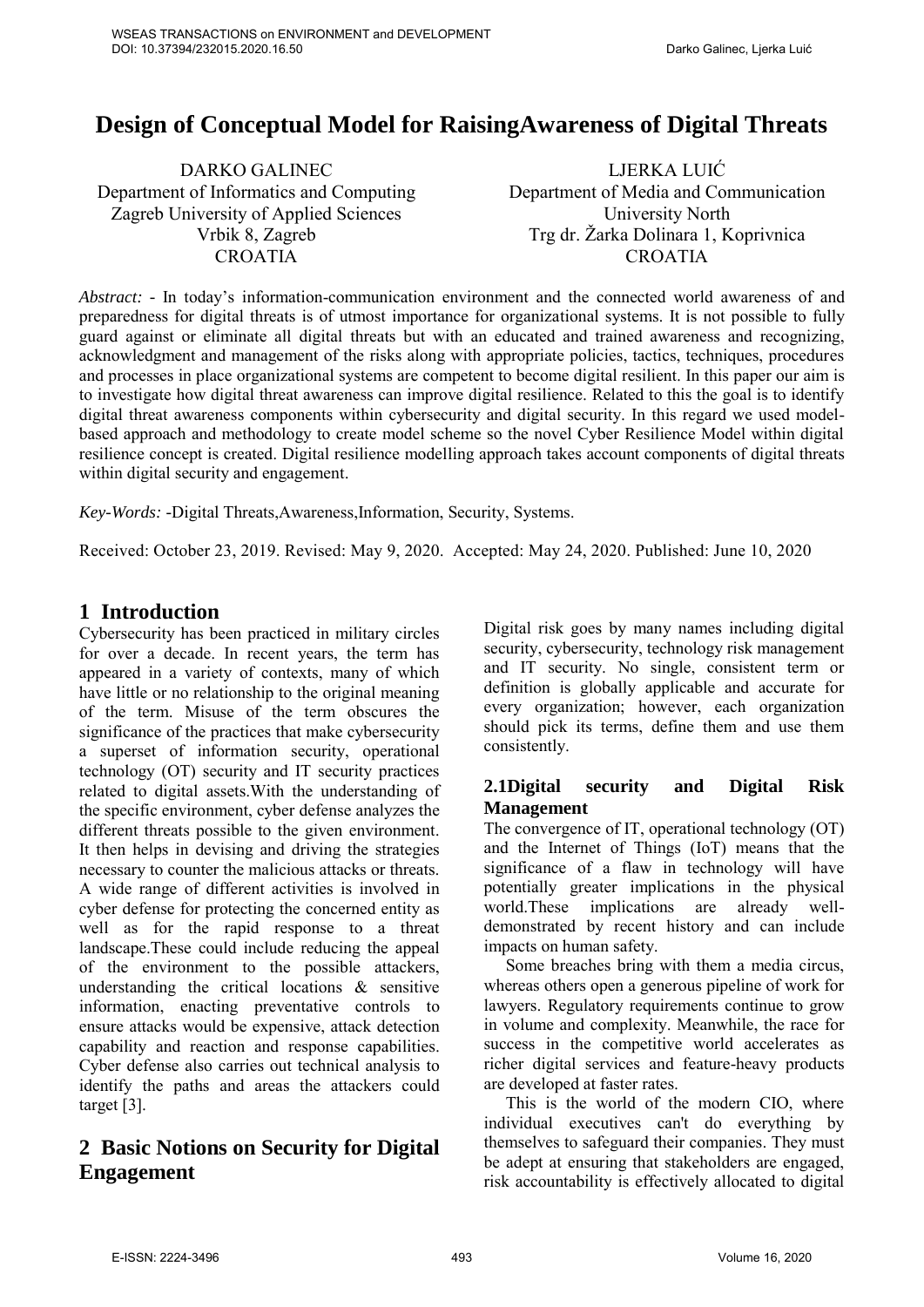resource owners and decisions are consistently based on information and consideration.The research highlighted here gives CIOs guidance they need to succeed in this complex environment.

 Definition: Digital risk management is the integrated management of risks associated with digital business components, such as cloud, mobile, social, big data, third-party technology providers, OT and the IoT [1].

Technology risk and how to confront it is now a permanent reality that operational and strategic leaders must fully comprehend. Technological risk is no longer simply the narrow concern of technical professionals. Exposure to risk is no longer felt only in small delays or malfunctions. The evolution of business into an activity defined by digital engagement brings technology risk closer to an organization's actions and decisions. Business leaders are forging ahead with their digital business initiatives, and those leaders are making technologyrelated risk choices every day, often without realizing the significance of what they're doing. The consequences of these choices can be calamitous, just as the potential of digital business constantly grows. The CIO becomes the central agent stressing the connections between business and digital risk connections that should be important to technical and nontechnical staff, from contributor-level staff to the board. This is a moment for CIOs to be deliberate in their implementation and communication of digital risk management issues with all of the participants in the business. With staff prioritizing the organization's measured consideration of its business plan and environmental factors, the enterprise will be positioned to cover<br>external threats, economic conditions, social economic conditions, social attitudes, political changes and regulatory requirements. (See Figure 1 for a depiction of interrelated security.)



Figure 1 Security for Digital Engagement

 CIOs can engage the entire enterprise in digital risk management efforts, changing perceptions of risk enable the organization to better operate with informed decision making.

### **2.2Cybersecurity and Cyber Defense**

Cybersecurity and cyberdefense remain ill-defined and inconsistently applied concepts and the policy documents produced remain vague on specific policy details and solutions. An important reason for this vagueness is a lack of consistent or defined nomenclature. There are several national conceptualizations and definitions published by state policies and strategies, conceptualizations as diverse as the national perspectives and priorities they reflect. While "cybersecurity" is a popular term in the media, policy jargon and civilian discourse, several states substitute "digital" for "cyber" while still referring to the same issues as their international partners. At one level this is to be expected. With the establishment of a policydevelopment framework which incorporates all interested government parties – military and nonmilitary alike – a government will subsequently have the expertise in place to ask: what are the main cybersecurity risks and how does we mitigate them? A systemic consequence of this process, however, is that national priorities, path dependencies and vagaries in national political and strategic culture inevitably play a role in defining cybersecurity and cyberdefense.This lack of standardized nomenclature creates difficulties for analysis as well as contributing to the overall conceptual and definitional fog which continues to surround cybersecurity and cyberdefense [4, pp. 80-81).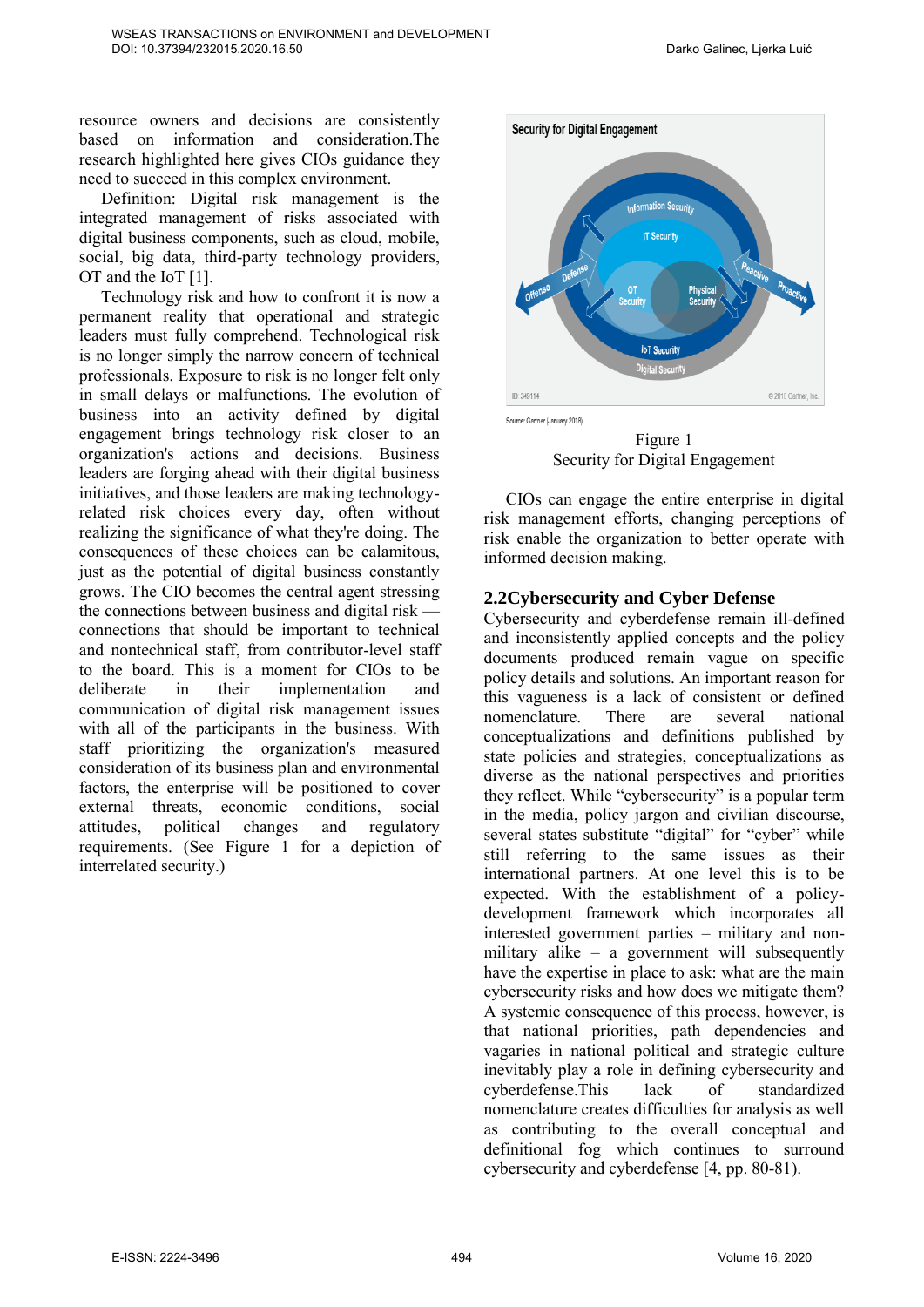There are two further consequences of this tendency to build organizational structures before developing policy. The first is an observable trend towards centralizing leadership and oversight in cybersecurity and cyberdefense. This is being carried out to reduce the fragmentation of responsibilities and remits and streamline both policy development and operational processes. The second is that, when centralized structures and frameworks of co-operation are established, oversight and leadership responsibilities for both cybersecurity and cyberdefense tend to gravitate towards non-military  $-$  i.e. civilian  $-$  ministries, offices, agencies and bureaux. For cybersecurity this makes logical sense given that most of the malicious cyber activity is criminal in nature.

However, for cyberdefense this gravitation away from military leadership and oversight is somewhat unexpected given the national security rhetoric surrounding it.

Even in those few examples where intelligence and military agencies have operational oversight of cyberdefense – such as the UK – the agencies themselves fall under the aegis of foreign or interior ministries and not defense ministries. Furthermore, overall leadership in this sector stems from civilian entities. For both cybersecurity and cyberdefense this demonstrates a trend towards holistic, civilian oversight of these policy areas, despite the strong interconnection of cyberdefense with national security and defense strategy [4, p. 80].

Due to the ever-increasing availability and variety of sophisticated malicious digital tools and the ease with which these tools can be deployed, cybersecurity is now a crucial element of national security. Within this larger context, the concept of cyberdefense, with its implicit military connotation, has also gained significantly more prominence.

National policies of the kind analyzed in the snapshots contained in this collection define these concepts very differently. However, in order to conduct an effective examination and analysis of national policy a set of base-line definitions is needed.

As working definition, we understand cyberdefense to fall under the purview of a country's national security policy, and therefore is a part of its defense department or ministry, while nevertheless retaining a close a link to the overall policy efforts to improve a country's cybersecurity. As such cyberdefense intersects with cybersecurity [4, p. 4].

Cybersecurity policies tend to be more holistic and are released into the public domain, with references to ensuring civilian that infrastructures such as banking and personal computer networks

are secure and resilient to cyber intrusions and setting out measures designed to tackle online criminal activity (cybercrime).

Cyberdefense by contrast is more of a closed box. This is due to its close relationship to secret, classified aspects of government policy and activity1.

As such, cyberdefense deserves special attention in studies of national policy such as this collection of analyses and is treated separately in the policy snapshots contained in this collection. Since there is an overall impression that the risks to national security from cyberspace have changed both in terms of quantity (more incidents are occurring) and quality (these incidents are becoming more sophisticated), many states have re-evaluated their previous cybersecurity efforts. In the ten years to 2018 many national policies and strategies have been published specifically addressing cybersecurity and cyberdefense.

Although these policies and strategies address similar issues, there is significant variation in approaches given national priorities and conceptualizations of the issues at hand [4, p. 4]. Cybersecurity and cyberdefense are constantly shifting and evolving topics. The technology used to carry out cyberattacks, and the tools required to mitigate or deter those attacks, is in a constant state of development and innovation. As a result, national policy relating to these topics also undergoes periodic shifts and changes, depending on national priorities [4, p. 6].

There are no common definitions for Cyber terms - they are understood to mean different things by different nations/organizations, despite prevalence in mainstream media and in national and international organizational statements [7].However, [3] gives definition and further explanation of term cyberdefense as follows: Cyber defense is a computer network defense mechanism which includes response to actions and critical infrastructure protection and information assurance for organizations, government entities and other possible networks.

Cyber defense focuses on preventing, detecting and providing timely responses to attacks or threats so that no infrastructure or information is tampered with. With the growth in volume as well as complexity of cyberattacks, cyber defense is essential for most entities in order to protect sensitive information as well as to safeguard assets.Cyber defense provides the much-needed assurance to run the processes and activities, free from worries about threats. It helps in enhancing the security strategy utilizations and resources in the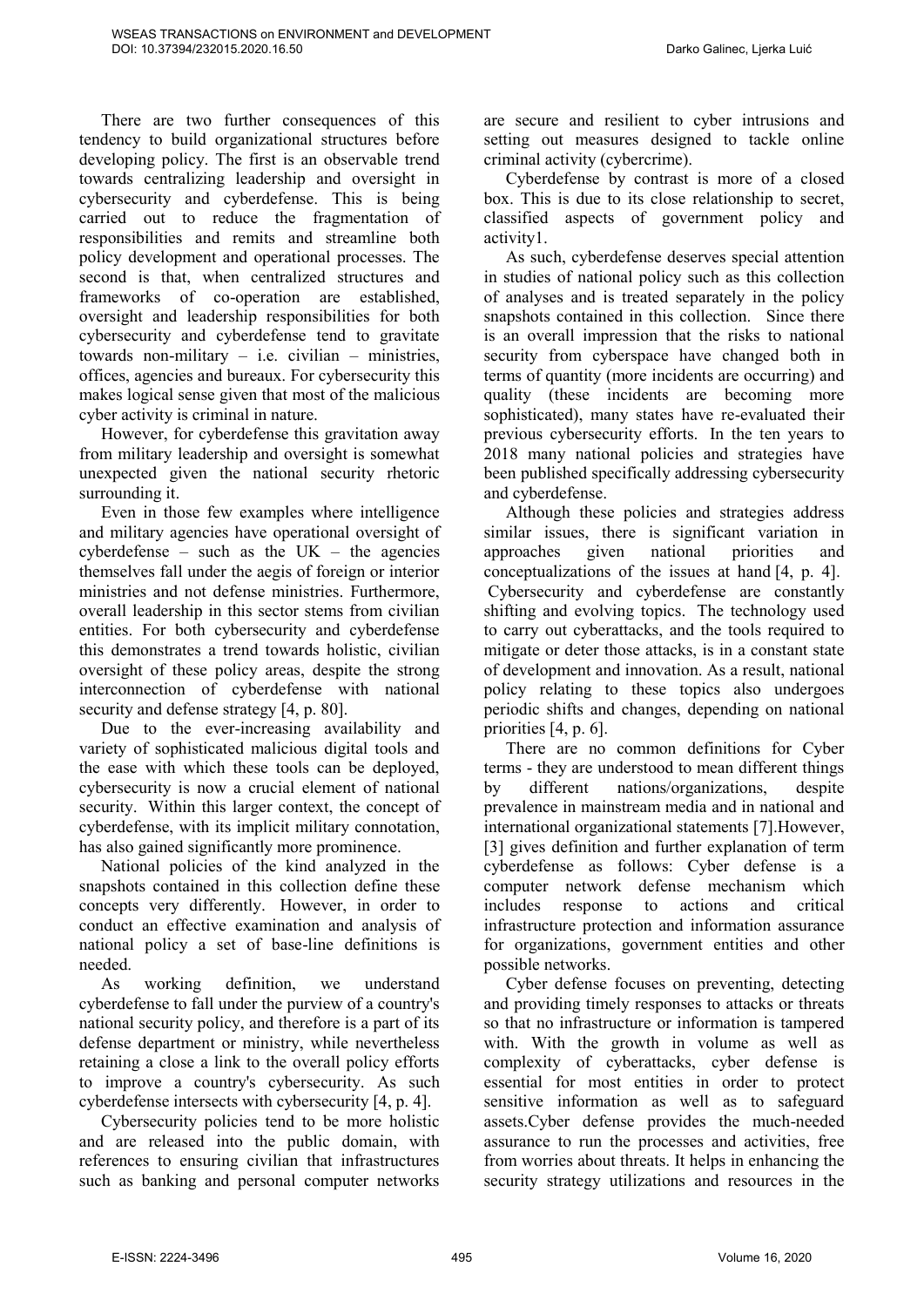most effective fashion. Cyber defense also helps in improving the effectiveness of the security resources and security expenses, especially in critical locations.

By the recognition of the need to accelerate detection and response to malicious network actors, the United States (US) Department of Defense (DoD) has defined a new concept, Active Cyber Defense (ACD) as DoD's synchronized, real-time capability to discover, detect, analyze, and mitigate threats and vulnerabilities [5].

## **3 Cybersecurity Strategy and Risk Management**

While the cost of defending cyber structures as well as the payoffs from successful attacks keeps rising, the cost of launching an attack simultaneously keeps decreasing [8].

The key to increasing cybersecurity is getting to lower levels of vulnerability. Although threat awareness is important, by reducing vulnerabilities, all attacks are made more difficult [6].

### **3.1 Cybersecurity Risk Management**

If there isn't sufficient visibility of cyber security status, organizations won't be able to manage cyber security risks and they will almost certainly suffer a breach. "Visibility of cyber security status" means having the complete picture, with measurements so that we can answer the following questions:

- What are our current measured levels of cyber security risk across the Enterprise from the multiple threats that we face?
- Are these cyber security risks tolerable?
- If not, what is our justified and prioritized plan for managing these risks down to tolerable levels?
- Who is responsible and by when?

 The ability to measure cyber security status is fundamental; if we can't measure then we can't manage. Security incident and event management (SIEM) and data analytics solutions can provide valuable indications of actual or potential compromise on the network, but these are partial views, indicators of our overall risk status but not measurements of our risk status.

Similarly, threat intelligence services can identify data losses and provide valuable indications of actual or impending attacks but again these are not measurements of our risk status. The same can be said individually about outputs from compliance management, vulnerability management, penetration testing and audits.

Only by pulling together all the relevant indicators and partial views can we develop overall risk-based measurement and visibility of our cyber security status [9]. When confidence in our cybersecurity risk measurements exists, it is possible to respond to events and make decisions quickly, e. g.:

- Be able to identify risks that we aren't prepared to tolerate and have a clear and prioritized riskbased action plan for the control improvements necessary to reduce these risks to an acceptable level
- To have a better understanding of the implications from threat intelligence or outputs from SIEM and data analytics allowing faster, better targeted responses
- To develop risk-based justifications for investment in cyber security solutions and services.

But with the very high level of threat and high rates of change in both the threat and control landscapes we need to be able to refresh our view of our cyber security status on an almost daily basis.

Cybersecurity risk management which previously might have been an annual process as part of planning and budgeting is now a critical realtime facilitator in the battle against cyber breaches [9]. Cyber security breaches occur when people, processes, technology or other components of the cyber security risk management system are missing, inadequate or fail in some way. So, we need to understand all the important components and how they inter-relate.

This doesn't mean that risk management system needs to hold details of (for example) every end point and the status of every vulnerability on the network because there are other tools which will do that but the risk management system does need to know that all end points on the network have been (and are being) identified and that critical vulnerabilities are being addressed quickly.

Cybersecurity success is essentially the result of an effective risk management process. However, this process is being challenged by the inherent complexity of systems, developed with vulnerable components and protocols, and the crescent sophistication of attackers, now backed by wellresourced criminal organizations and nations.

### **3.2 Known Knowns, Known Unknowns and Unknown Unknowns**

Although unknown unknowns may be unidentifiable, they might be presumed likely in some component of the system. A likely event cannot be thought to be unknown unknown because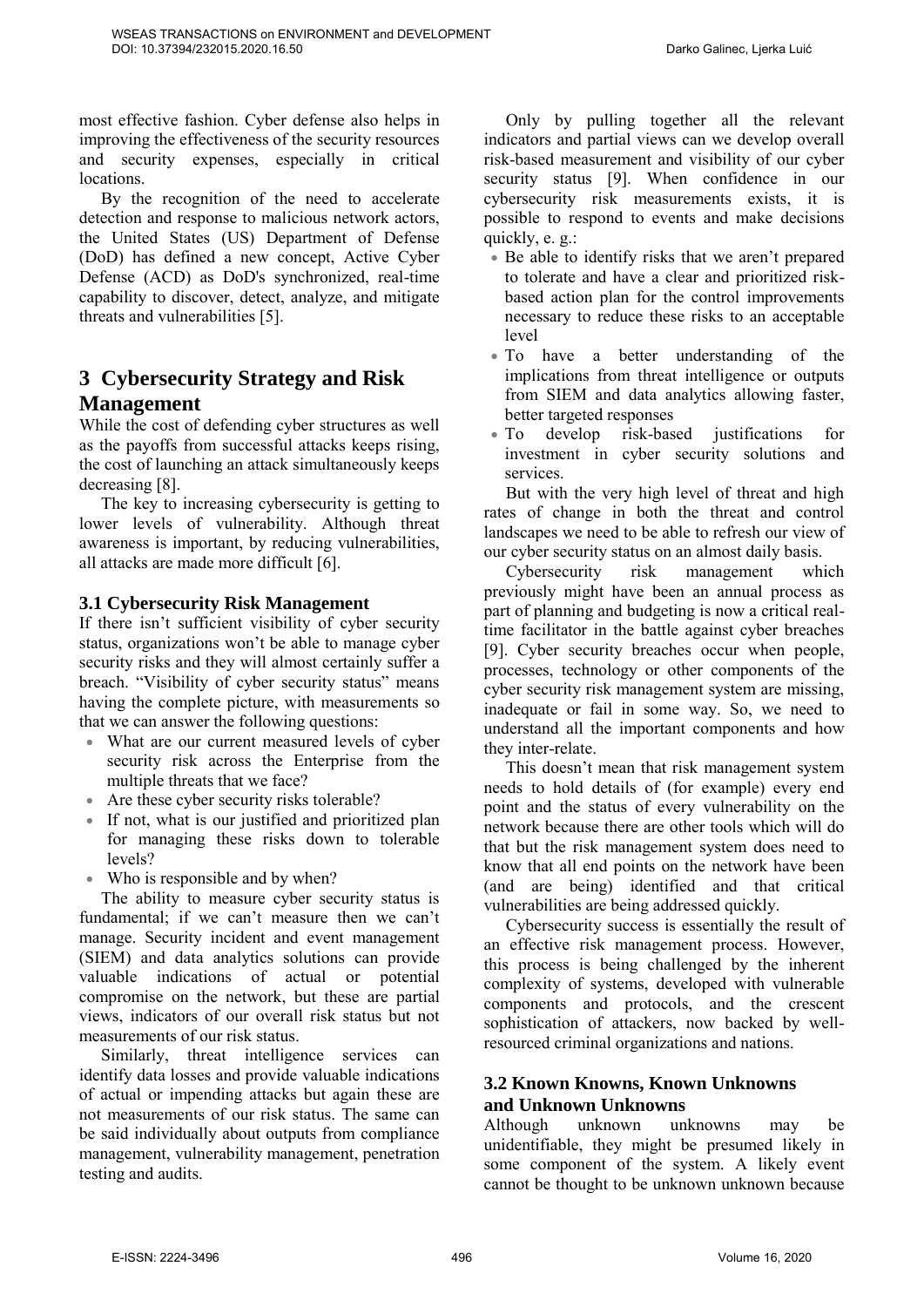it is already identified, but its consequence may fall into the category of unknown unknowns.The occurrence of an event like a natural disaster may be forecasted easily, but its impact is not easy to predict or estimate because of knock-on effects.Despite that project risk management acts as"forward-looking radar" it is not possible to identify all risks in advance, in part for the following reasons:[2]

- Some risks are inherently unknowable.
- Some risks are time-dependent.
- Some risks are progress-dependent.
- Some risks are response-dependent.

A typical classification of risks is based on the level of knowledge about a risk event's occurrence (either known or unknown) and the level of knowledge about its impact (either known or unknown). This leads to four possibilities:

- Known–knowns (knowledge),
- Unknown–knowns (impact is unknown but existence is known, i.e., untapped knowledge),
- Known–unknowns (risks), and
- Unknown–unknowns (unfathomable uncertainty). (Cleden, 2009)

The proposed model modifies and extends these categories to incorporate insights from the literature. This is discussed in the next section, which also explains how to use the model to identify hidden uncertainties and shows how recent catastrophes can be mapped to the model.

Figure 2 shows a schematic structure of the risk categorization. In this table, the model categorizes events by "identification" and "certainty."

| Certainty<br>Identification | Certain (Known)                       | Uncertain (Unknown)                    |
|-----------------------------|---------------------------------------|----------------------------------------|
| Identified (Known)          | Known known<br>(identified knowledge) | Known unknown.<br>(identified risk)    |
| Unidentified (Unknown)      | Unknown known<br>(untapped knowledge) | Unknown unknown<br>(unidentified risk) |

#### Figure 2 Schematic Structure of Modified Risk Categorization

In this matrix, if the nature of an event is certain, it is more like a fact or knowledge. It could be what we already know, i.e., known known, or what we don't know yet, i.e., unknown known. If the nature of an event is uncertain, the occurrence can be uncertain, i.e., probability of occurrence is less than 1, and the impact can be uncertain as well. For example, a hurricane has two basic uncertainties. One is track, represented by the chance of landfall, and the other one is intensity, represented by wind speed or hurricane category. If either one of occurrence or impact is uncertain, that event is considered to be uncertain. Often, people know the identity of an uncertain event, which means known unknown. Sometimes, people even don't know what that is, which means unknown unknown. Most natural disasters are uncertain events, but people already know what they are.

Once identified, an unknown unknown is converted to a known unknown and moved to the quadrant at the right top in this matrix. Converting unknown unknowns to known unknowns means reducing the number of unidentified uncertainties even though we don't know how many of them are still remaining unidentified. The more unknown unknowns are identified, the less chance a project will have to be affected by a surprise [2].

#### **3.3 Cyber Resilience**

With this scenario of uncertainties and high volume of events, it is essential the ability of cyber resilience. Cyber resilience is the ability of a system, organization, mission, or business process to anticipate, withstand, recover from, and adapt capabilities in the face of adversary conditions, stresses, or attacks on the cyber resources it needs to function. Cyber resilience from an organizational perspective is defined as "the ability to continuously deliver the intended outcome despite adverse cyber events", and this definition is systematically described and justified [10].

Starting with the 2012 World Economic Forum meeting in Davos, cyber resilience [10] has been not only an area of growing importance for individuals, businesses and societies, but also a concept that has gained in attention and usage.

Cyber resilience refers to the ability to continuously deliver the intended outcome despite adverse cyber events. The notion of continuously, means that the ability to deliver the intended outcome should be working even when regular delivery mechanisms have failed, during a crisis and after a security breach. The notion also denotes the ability to restore the regular delivery mechanisms after such events as well as the ability to continuously change or modify these delivery mechanisms if needed in the face of changing risks. The intended outcome refers to that which the unitof-analysis (e.g. the nation, organization or IT system) is intended to achieve, such as the goals of a business or business process or the services delivered by an online service [10].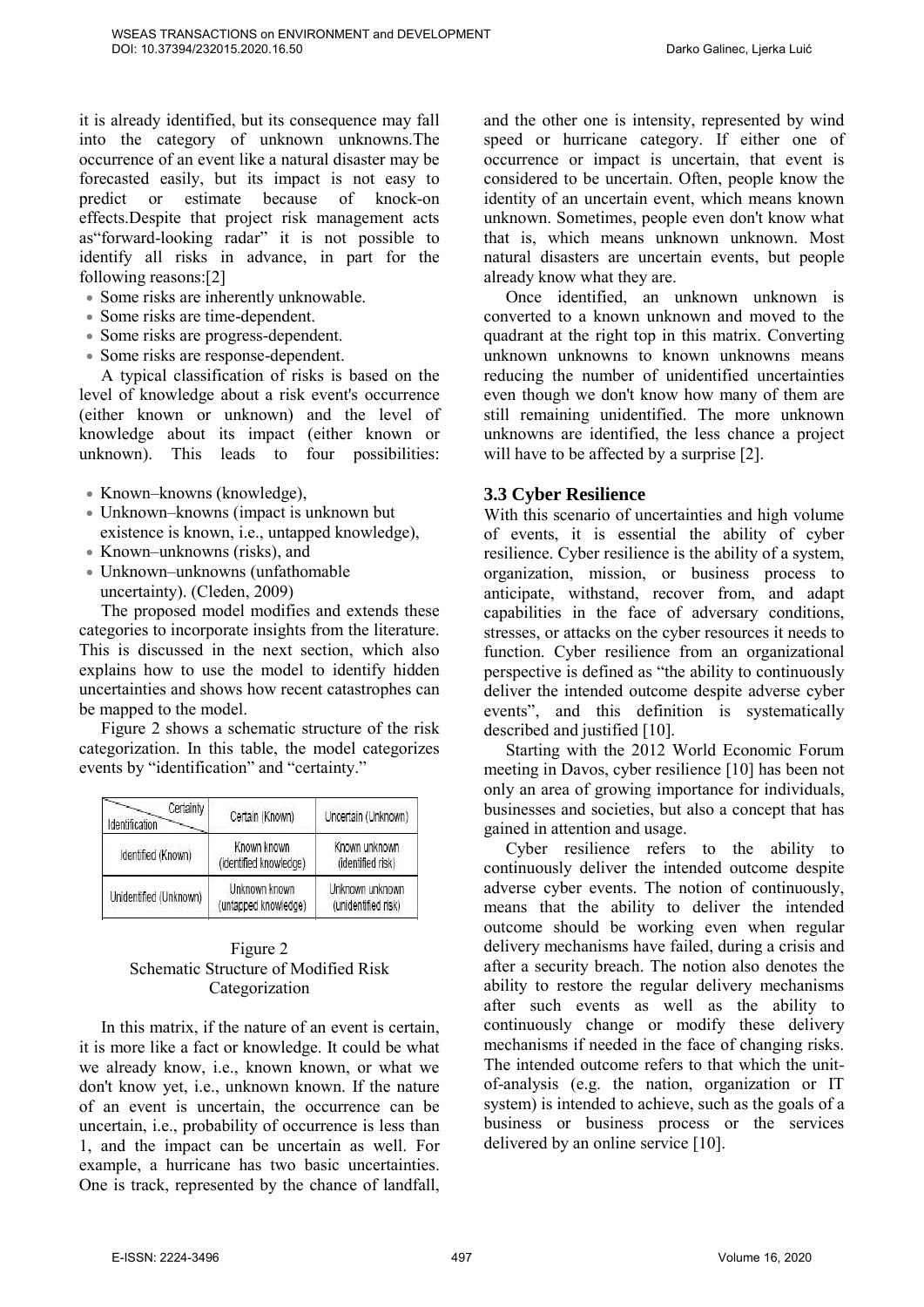## **4 Resilience in Information-Communication Environment**

Cybersecurity is an inherently distributed problem that will continue to evolve at the speed of technology. According to the 11<sup>th</sup> Annual Global Information Security Survey, conducted by PriceWaterhouseCoopers and CSO Online [11], executives remain confident in the robustness of their security initiatives.

 In the survey, 84% of CEOs and 82% of CIOs contend their cyber security programs are effective, while 78% of chief information security officers express full confidence in their existing cyber security programs. With breaches on the rise, companies should focus on cyber resilience, not just cyber security. The number of security incidents detected is rising significantly year-over-year – climbing from 2,989 reported in 2012 to 3,741 in 2013.

 Add to that the fact that the average losses per incident are up 23% year-over-year, and that the number of organizations reporting losses of more than \$10 million per incident is up 75% from just two years ago [12].

Cyber security isn't going far enough so Cyber Resilience must be taken into consideration. Once businesses accept that cyberattacks will be made against their organizations and will be successful, they can move to the next step: implementing a Cyber Resilience Program (CRP). A CRP encompasses the ideas of defense and prevention but goes beyond those measures to emphasize response and resilience in moments of crisis [12].

### **4.1 Information Security, Cybersecurity and Cyber Resilience**

Cybersecurity is no longer enough: there is a need for strategy of defense, prevention and response. The idea of resilience, in its most basic form, is an evaluation of what happens before, during and after a digitally networked system encounters a threat. Resilience should not be taken to be synonymous with "recovery". It is not event-specific: it accrues over the long term and should be included in overall business or organizational strategy.

Resilience in context of ability of systems and organizations to withstand cyber events means the preparations that an organization has made with regard to threats and vulnerabilities, the defenses that have been developed, and the resources available for mitigating a security failure after it happens. Normalization is key. Cyber risk should be viewed just like any other risk that an organization must contend with in order to fulfill its goals. Leaders of business and government need to think about resilience for two reasons: first, by doing so they avoid the catastrophic failure threatened by an all-or-nothing approach to cyber risks (i.e. preventing network entry as the only plan), and second, it ensures that the conversation goes beyond information technology or information security [13].

The first point, that a long-term view and durability are key factors in ensuring cyber resilience, does not need further explanation. A plan that encompasses actions and outcomes before, during and after the emergence of a threat will generally be superior to a plan that only considers one instance in time. The second point, that leaders must broaden the conversation, merits more attention. It is vital to our economic and societal resilience that we think beyond information security to overall network resilience that ensures we can deal with existing risks and face new risks that will come with such things as artificial intelligence, the internet of things or quantum computing. In order to ensure long-term cyber resilience, organizations must include in their strategic planning the ability to iterate based on evolving threats from rapidly evolving disruptive technologies [13].

By promoting an overall cyber resilience approach, long-term strategy (including which technologies a business will implement over the next five, 10 or more years) is a continual strategic conversation involving both technology and strategic leaders within an organization. The cyber resilience approach ensures greater readiness and less repetition – making it, on the whole, more efficient and more effective. Security, in contrast to resilience, can be seen as binary. Either something is secure, or it isn't. It is often relegated to a single, limited technical function, keeping unauthorized users out of a networked system [13].

While there are many [broader definitions of](http://cyber.law.harvard.edu/cybersecurity/Main_Page)  [cybersecurity,](http://cyber.law.harvard.edu/cybersecurity/Main_Page) there is a difference between the access control of cybersecurity and the more strategic, long-term thinking cyber resilience should evoke. Additionally, since vulnerability in one area can compromise the entire network, resilience requires a conversation focused on systems rather than individual organizations. For networked technologies, vulnerability in one node can affect the security and resilience of the entire network. Therefore, resilience is best considered in the context of a public good or "commons". That's why partnerships are key. These can be between businesses as well as with regulators, prosecutors and policymakers [13].

Since cyber resilience is really a matter of risk management, there isn't a single point at which it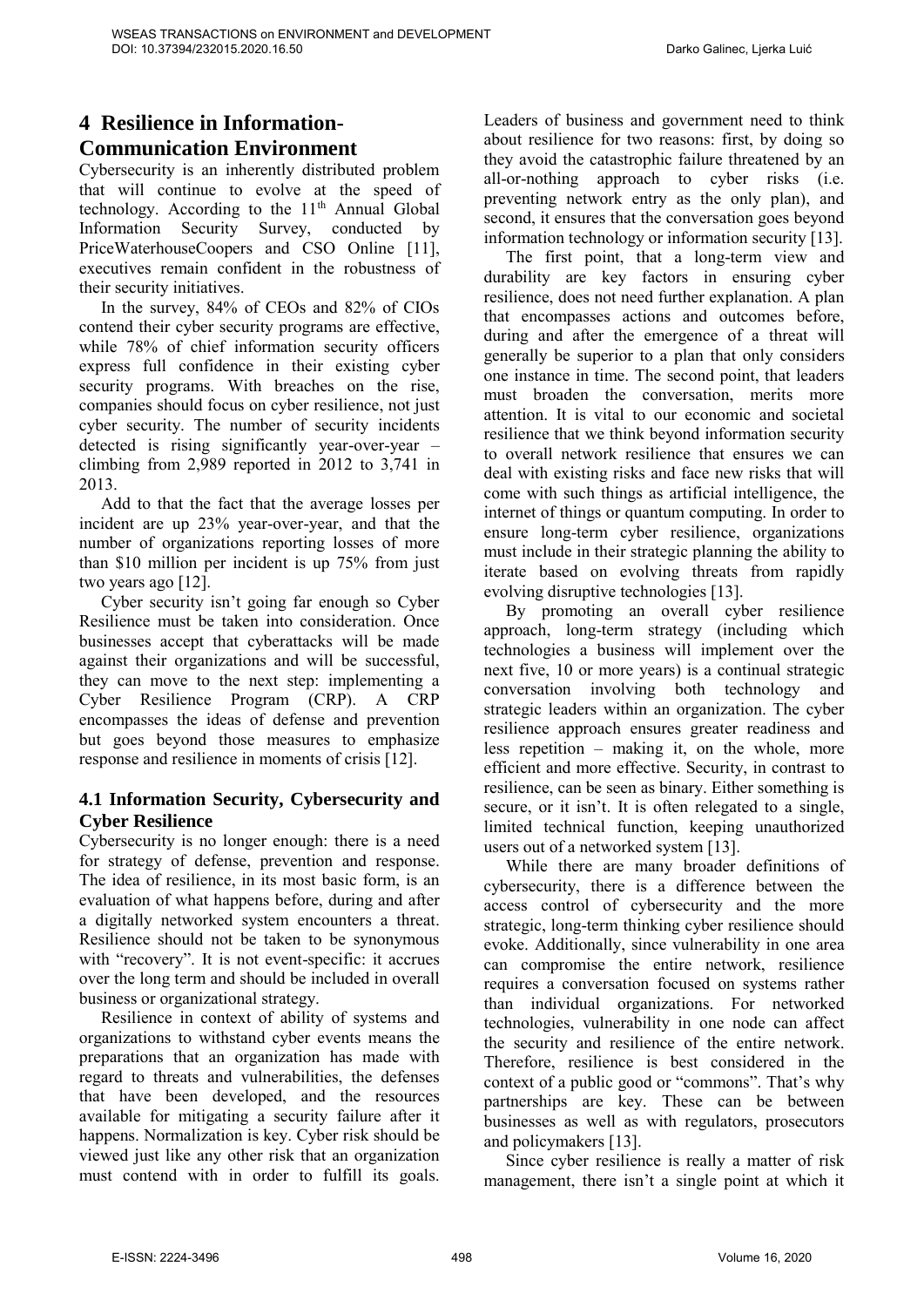begins or ends. Instead, it comes from building strategy and working to ensure that the risk-transfer mechanisms that work for more traditional threats are also brought to bear on new cyber threats.

Responsibility for cyber resilience is question of strategy rather than tactics. Being resilient requires those at the highest levels of a company, organization or government to recognize the importance of avoiding and mitigating risks. While it is everyone's responsibility to cooperate in order to ensure greater cyber resilience, leaders who set the strategy for an organization are ultimately responsible, and have [increasinglybeen](https://iapp.org/news/a/cybersecurity-in-the-boardroom-the-new-reality-for-directors/)[heldaccountable](http://ec.europa.eu/justice/data-protection/reform/index_en.htm) for including cyber resilience in organizational strategy [13].

The real cybersecurity challenge is the unknown. Former US Secretary of Defense Donald Rumsfeld gave the explanation of this during a news briefing in 2002: "There are known knowns. These are the things that we know. There are known unknowns. That is to say, there are things that we know we don't know. But there are also unknown unknowns. These are things we don't know we don't know [14].

#### **4.2 Cyber Threat Awareness**

In a day and age when everything and everyone is connected, 24/7 and when the personal and valuable data of customers, employees and organization is accessible to anyone in the world who has the determination to gain access, digital resilience as a process and management methodology is extremely valuable. Digital resilience is all about the management of risk. The risks to data security are now so subtle, personalized and distributed that detecting threats and fully understanding these risks is becoming increasingly difficult [\[15\]](https://purplegriffon.com/blog/cyber-resilience-managing-risk).

The Internet exposes systems to cyber threats attacking information, services, and the Internet infrastructure itself. Such attacks are typically detected in a reactive fashion. The downside of this approach is that alerts of an attack are issued as it is happening.

The security community could benefit by complementing traditional reactive solutions with a proactive threat detection approach, as this would enable system to provide early warnings by analysing and detecting threat indicators in actively collected data [16].In today's informationcommunication environment major digital threats to many types of organizational systems are induced which calls for assessing and managing the vulnerabilities with respect to digital threats and changes.

Analysis for assessing vulnerabilities and strengths with respect to digital threats is to be performed. Then, threat scenarios that may become real are to be identified. By constructing, evaluating, and launching interventions against all identified digital threats and their critical negative outcomes, the resilience of a specific human system can be improved [17].

The evaluation of interventions is done when strengthening the adaptive capacity, i.e., a system's capability to cope with negative outcomes that may take place in the future. It is embedded in the framework of coupled human–environment systems, the theory of risk andvulnerability assessment, types of adaptation (assimilation vs. accommodation), and a comprehensive sustainability evaluation.

The number of cyber-attacks has been increased in recent years and has made cybersecurity concern for people, nations and the globe. E.g., the social media makes it possible to communicate with people who have any social media accounts. The dissemination of information through social media is fast, easy and superior to any other media. In the world, there have been approximately 2.67 billion people using social media and is expected that there will be 2.95 billion by 2020 [18].

This situation brings many problems to solve. Online attacks, terrorist activity, and cyberterrorism are most to exist. The term cyberterrorism was originated by Barry Collin in 1980 and it has spread widely and quickly to be used.

The term 'cyber terrorists' known as 'hackers' can be an individual aim to damage target's reputation. However, hackers can malign the reputations of organizations, people and even their psychological situation. The targets are generally computer networks [19].

Combating and measures may involve improving the response to cyber threats by using security technologies; developing and improving situational awareness, analytic risk mitigation scanning, adoption of international criminal law penalties and most importantly providing a holistic information security education to people and organizations that may be at risk from cyber terrorism. [20].

Within cybersecurity, threats and awareness have been categorized by United Nations Office on Drugs and Crime (UNODC) in six area as propaganda, financing, training, planning, execution and cyberattacks [21].

The categories are explained briefly as follows:

a. Propaganda: Social media has increased the publicity of cyber terrorists by spreading their ideas with virtual tools. Terrorists try to reach out globally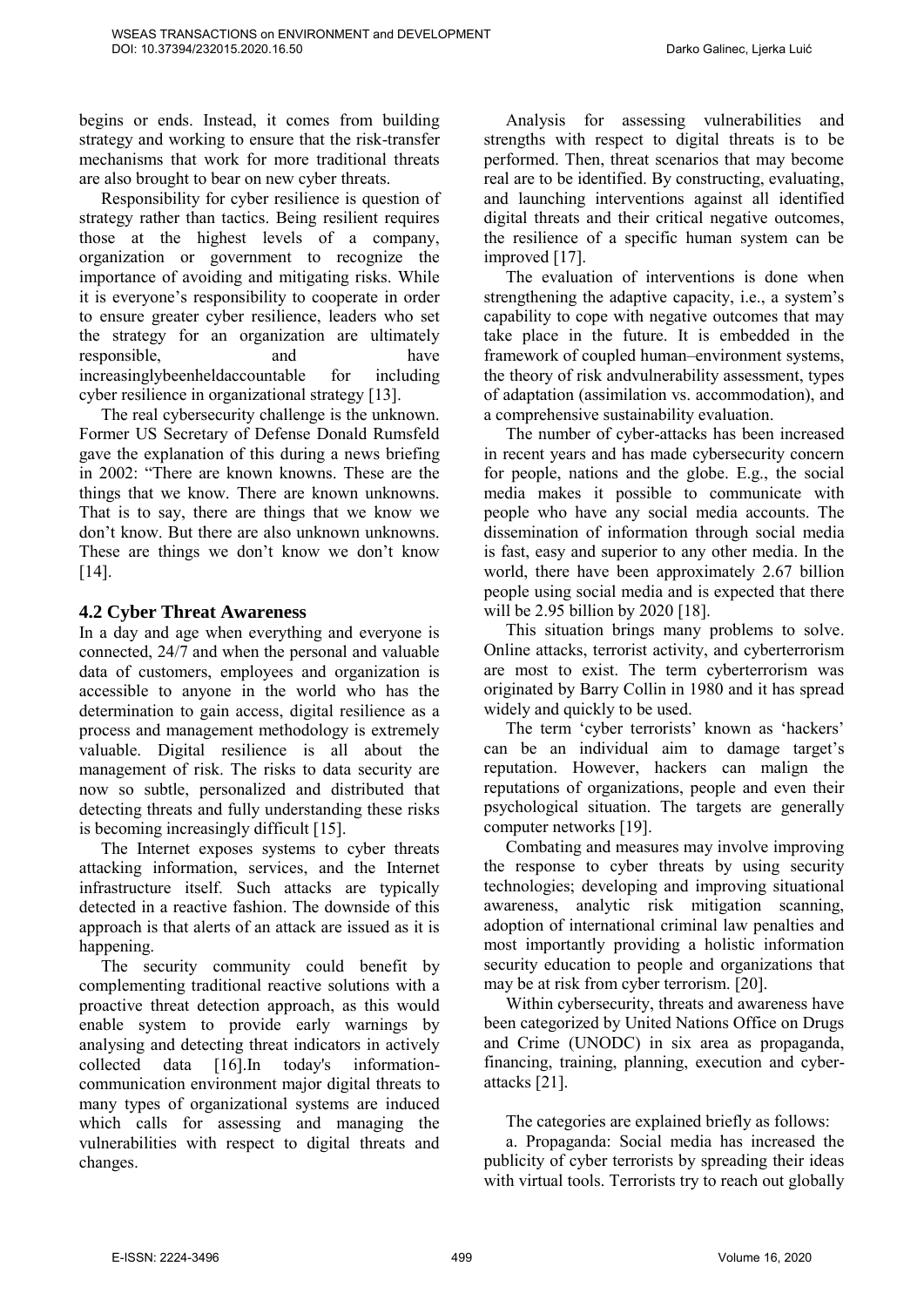to sympathizers by so-called incitement, recruitment, and radicalization. But sometimes the disseminators can be unaffiliated but are sympathetic to the ideology of a terrorist organization [22].

b. Financing: The financial resources search can comprise direct approaches, electronic commerce, virtual payment systems, and legal any financial organization. Terrorists use Web sites dedicated to the activities for summarized the money flow with secret detection methods. Social media are used to coordinate financial campaigns involve 'sponsors' and may get many amounts of cash. Terrorists can reach a large audience by peer-to-peer mobile applications such as WhatsApp and Viber or more secure ways. And sometimes donors are also a priority target group. Financing terrorist activities are done through charity organizations. Donation can be done through social media with bitcoin or with any method [23].

c. Training: Training recruits by using the Internet involves using the information to produce arms and to launch attacks. Virtual training tools are used to reach target groups and organized journals are used like Al-Qaida's Inspire. Terrorists use the Internet for collecting information about places and individuals. Recruitment is done by monitoring Facebook profiles and conversation whether they are genuine sympathizers. Terrorists add sympathizers as friends and engage in private after ensuring individuals' faithfulness. Terrorist disseminates training materials for physical attacks, and instructions to equip necessary skills for cyber defense and to improve offensive capabilities [22].

d. Planning: Existent ability of terrorists to communicate, plan, conscript, organize, and train through social media. Internet resources make it easier to plan an attack. Intelligence gathering from social media (e.g. Google earth) can be done and also they use encryption not to be discovered [24].

e. Execution: The attacks execution is hard to be detected when terrorist use right precautions when connect. The terrorists use and make chaos by targeting important infrastructures. Vulnerabilities are much and the outcomes are high. The strategies against cyberterrorism can be improved. But the threat from cyberterrorism should not be vastly overstated [25].

f. Cyber-attacks: A cyber-attack can be done at any time or place. The motivations behind the cyber-attacks are depending on the terrorist intention, hacktivism, and terrorist authorities. Organizations should take drastic protection against cyber-attacks, assess cyber readiness, expand the resilience capacity and adopts security regulations. Cyber-attacks graded from installing spyware to destroy the infrastructure. Social media attacks target websites with large user bases and use as a delivery mechanism by stealing user accounts [26].

In order to prevent and combat with cyber terrorisms, the issues summarized below should be focused and achieved.

a. Measures in social spam, campaigns, misinformation and crowdturfing, and other practical techniques should be taken into account.

b. The review showed that terrorists spread their ideas with virtual tools; have financial resources by a direct approach, e-commerce, online payment systems, and the legitimate organizations; plan, communicate, organize, recruit, and train terrorists through social media; exploit and attack by targeting critical infrastructures and vulnerabilities. These issues should be under investigation.

c. Security technologies like firewall, intrusion detection and prevention system, spam filter, antimalware, and anti-virus tools should be used for mitigation and response of attacks.

d. Cyber terrorism measures should be preventive for information infrastructure in terms of security policy and criminal special rule's allocation. Governmental situational awareness, analytic risk mitigation scanning, and adoption of international criminal law penalties can be applied. A comprehensive education and awareness program for users and the public on cyberterrorism can contribute to decreasing cyberterrorism.

It can be concluded that combating cyber terrorisms requires more attention, knowledge, support, coordination, and experts. The managers/rulers should take actions on the issues given [20].

### **4.3 Digital Engagement Cyber Resilience Model**

Combating known threats is an essential part of a cybersecurity strategy. It goes alongside advanced capabilities to anticipate, capture and – ultimately – learn from unknown threats. Systems have different weak spots and different processes (challenges) and they each manage risk in different ways (solutions). In other words, to each security challenge (evaluated as "known" or "unknown") corresponding solution to that challenge exists (evaluated as "knowns" or "unknowns").By incorporating values obtained during the system security assessment process into the model we get "known knowns" relating to information security, "known unknowns" relating to to cybersecurity and "unknown unknows" related to cyber resilience [27].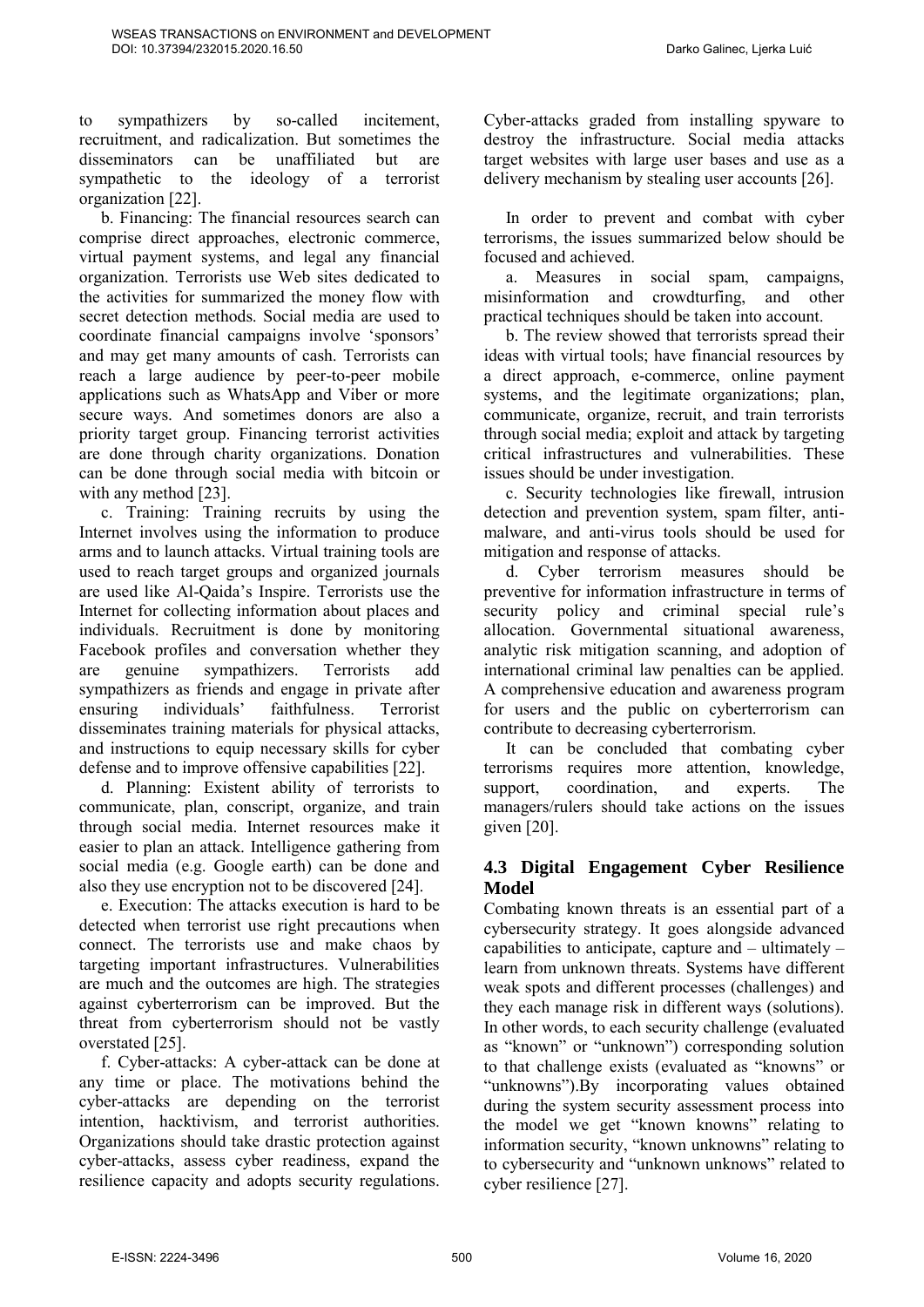Example 1: There is a known crisis in the cybersecurity workforce: a massive shortfall in qualified and trained security professionals. There is also an unknown solution to this crisis. The broad and growing scope of the challenge requires a corresponding broadening of skill sets that are both known and unknown [12].

Finally, Resilience Model structure and content is presented (Figure 3), consisting of information security (Confidentiality, Integrity and Availability – CIA triad threats and responses to them i.e – known knowns), cybersecurity (non-CIA complex threats, Advanced Persistent Threats – APTs and corresponding responses to them i.e. known unknowns) and cyber resilience (unforeseeable and unpredictable threats and responses to them – unknown unknowns), the most dangerous new malware attacks, targeted rather than random, often crafted for a specific attack. In IT security industry known as Zero Day Attacks (Exploits).



Figure 3: Digital Engagement Cyber Resilience Model

There are opportunities around those cybersecurity solutions that can take the fear factor out of unknown quantities and make them "known". But there continue to be significant opportunities around those protection measures that apply the universe of known cyber threat knowledge, to keep the system continuously secure [27].

In order to cope with the growing challenges, which today are manifested as unknown unknowns, systems tend to enable personnel and adjust existing and develop new processes, organization and technology. Technologies are being developed which, unlike traditional approaches, have the ability to protect system from serious threats by learning what is "normal" for the organization and its people and thereby spotting emerging anomalies. Unlike, the traditional rules and signature-based approach, the technology can spot threats that could harm organization and network that the traditional approaches are unable to detect. It can deal with uncertainty and delivers adaptive protection for organizations from both insider threats and advanced cyberattacks.

### **4.4. Strategies to Manage Risk for Digital Resilience**

Example 2: Strategies for digital risk management are proposed [15]:

a. Define Acceptable Risks

Before you begin to develop any strategies to deal with data breaches and cyber-attacks, it's important that you define and understand the risks involved and set risk level based on objectives. Understanding what are and what are not acceptable risks will help you to better develop strategies to cope with incidents when they occur.

b. Develop Strategy

Once you have established a robust list of the risks to organizations data, it's time to develop highlevel policies that should be used to help control, prevent and deter attacks.

c. Design Management System

Once you've developed policies and procedures to deal with potential attacks, you will need to develop a management system/process, as well as the controls needed in order to deal with incidents when they occur. This should involve delegating responsibility for cyber resilience and making sure that everyone knows what they need to do, when they need to do it.

d. Test & Transition

Having policies, management system and controls in place, you then need to thoroughly rehearse and test these procedures so that you are ready to act as soon as a threat has been detected. Once you have completed testing, you should begin to transition all elements into operational use.

e. Operation & Continual Improvement

Once in operation you should [continually](https://purplegriffon.com/courses/itil-it-service-management-itsm/itil-continual-service-improvement)  [monitor all aspects of controls,](https://purplegriffon.com/courses/itil-it-service-management-itsm/itil-continual-service-improvement) detection methods and management procedures to ensure that cyber resilience continues to provide the level of protection organization requires in a constantly evolving environment. Remember, the pace of change is quick.

f. Communication & Discussion

Keep cyber resilience at the forefront of organizations operations and maintain discussions and communication between board members at regular meetings. It's also important to document and communicate any decisions made with regards to cyber resilience throughout the organization.

g. Maintain Balance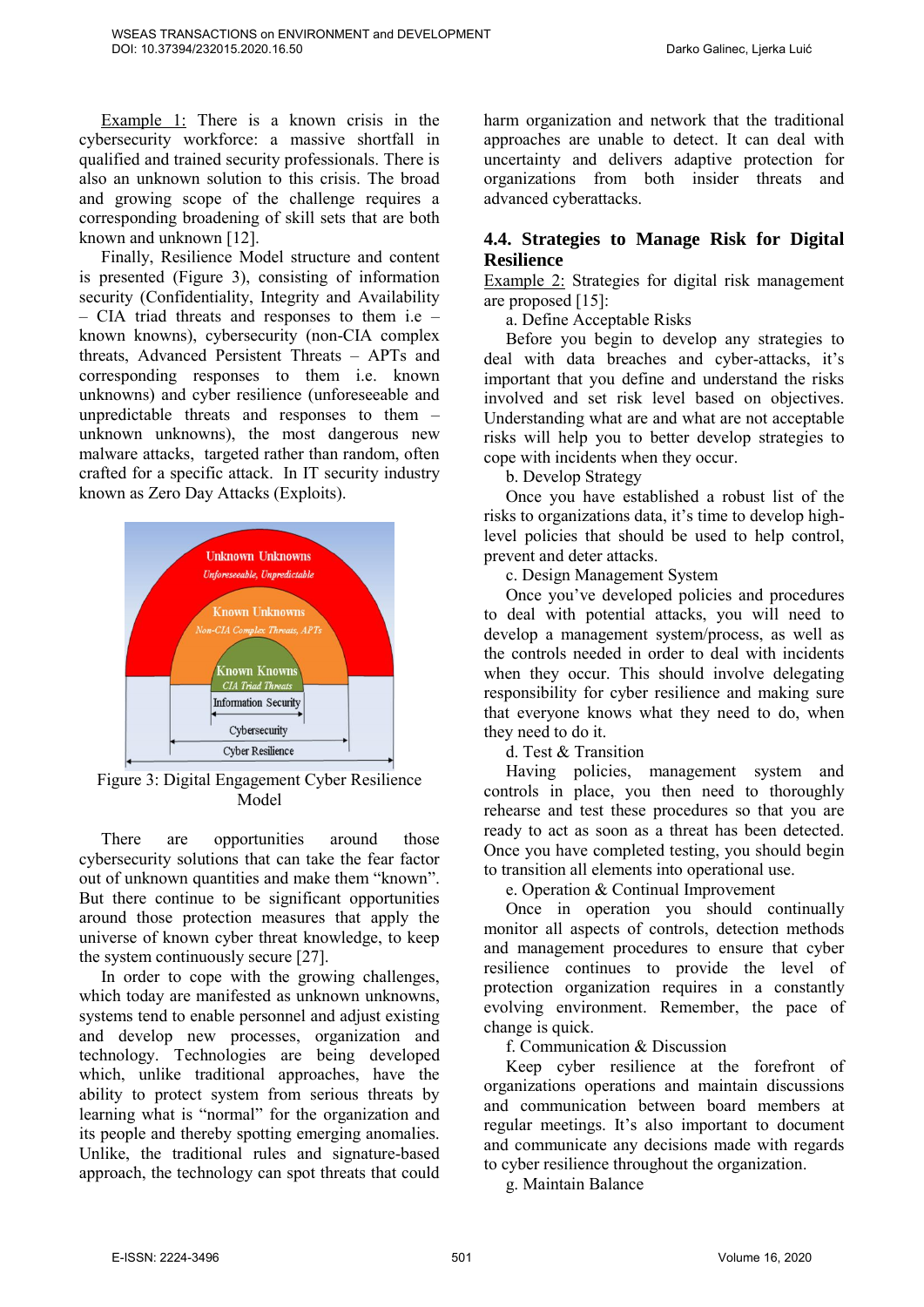Constantly review controls in order to maintain the right balance between preventative, detective and corrective controls. A heavy bias towards prevention with insufficient focus on detection and correction is not a good idea. As mentioned previously, a threat that goes undetected for weeks, months or years can have a huge impact on organization.

h. Inform Employees

It's important to make sure that a balance is struck between a focus on technology controls and making sure that employees are motivated, effectively trained and periodically reminded of the importance to be ready to respond to and take seriously any threats that are detected. Investment in both security technologies and staff training will be wasted if one does not complement the other.

i. Emerging Threats

It should be a priority for those involved in cyber resilience to keep up to date with emerging threats in order to ensure that appropriate and effective controls are in place to prevent, detect and/or deal with incidents when they occur. New threats to valuable data and the security of organizations systems emerge on a daily basis, so it is vitally important that you maintain an accurate knowledge base and risk register.

j. Effective Training

Finally, the effective training of all those involved in designing, developing and maintaining cyber resilience policies and procedures is vital. Adopting established standards and best practices will help incorporate the accumulated wisdom of many other organizations and individuals in to own cyber resilience management system. Standards and best practice frameworks such as those listed below will help you gain a better understanding of how to evaluate and instate a successful and effective cyber resilience management system:

- a. ISO/IEC 27001
- b. ITIL
- c. ISO 27005
- d. Resilia.

### **4.5. Risks Evaluation Using Quantitative Risk Analysis**

Security officers must be ready to execute different types of analysis of the risk. Qualitative risk assessment is in many situations acceptable and satisfactory. However, in order to prioritize resources for digital security the capability to numerically evaluate risks we discussed, quantitative risk analysis is vital and crucial.

Example 3 [28]:

- a. Three Point Estimate a technique that uses the optimistic, most likely, and pessimistic values to determine the best estimate.
- b. Decision Tree Analysis a diagram that shows the implications of choosing one or other alternatives.
- c. Expected Monetary Value (EMV) a method used to establish the contingency reserves for systems' digital security.
- d. Monte Carlo Analysis a technique that uses optimistic, most likely, and pessimistic estimates to determine the total digital security cost and project (maintenance and development) completion dates.
- e. Sensitivity Analysis a technique used to determine which risks have the greatest impact on systems' digital security.
- f. Fault Tree Analysis (FMEA) the analysis of a structured diagram which identifies elements that can cause system failure.

## **5 Conclusion**

New and emerging information systems are significantly transformingorganizational systems through new business models, opportunities, products, and services. The world is hyper connected, and the organizational systems today are competing with products from everywhere. To have a digital security leading to organization all systems' resilience in place that can help them to become and remain viable and competitive is more than necessary. Digital intelligence concept encompasses personal, network and organizational cybersecurity management. Within such a concept cyber threats awareness preventive approach to minimize the effects of cyber-attacks is crucial through inserting knowledge and consequently achieving the increase of digital security and resilience level by decreasing level of "unknown unknows", moving them towards and turning them gradually into "known unknowns" and "known knowns" sequentially. In doing so reflecting on the specifics of digital threats awareness and discussing both the potential benefits and limitations of the approach and the measures and activities to be taken is essential and required to be done.

The life cycles of modern-day informationcommunication systems, from the process of planning, introduction and usage to their withdrawal from use are very short, which often makes their systematic testing impossible and is most commonly applied as an exception, in expressly prescribed cases. Awareness, resilience and response are at the heart of EU action to counter hybrid threats. EU is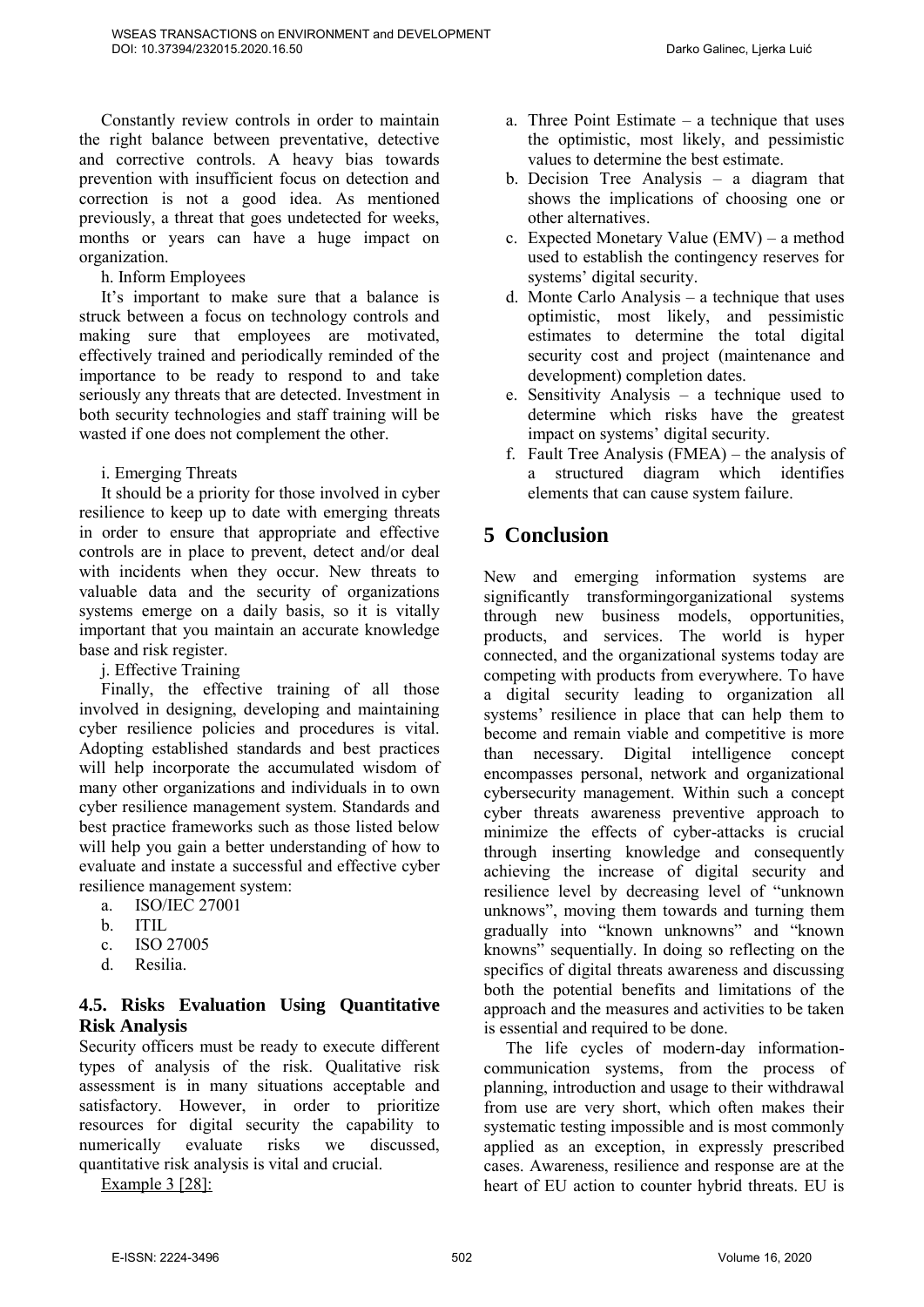improving the capacity to detect and understand malicious activities at an early stage. At the same time, the EU enhances the resilience of critical infrastructure, societies and institutions. This is fundamental to improving the ability to withstand and recover from attacks [29]. The cyber defense helps in improving the effectiveness of security resources and security expenses, especially in critical locations [30].

Modern environment is deeply imbued with communication and information technology. People are nowadays connected using various technologies for the transmission of text, image and sound, including the increasing Internet of Things (IoT) trend. Deviations in the proper operation of these interconnected systems or their parts are no longer merely technical difficulties; they pose a danger with a global security impact. Modern societies counter them with a range of activities and measures collectively called cybersecurity.

In our paper digital security perspectives and engagement for achieving cyber resilience in today's conditions of digital security risks are examined as well as how digital threat awareness can improve digital resilience. Within the context of cyber resilience, the novel Digital Engagement Model for Cyber Resilience in informationcommunication environment is presented.

Further investigations of ours are directed towards finding and enabling efficient and effective processes for agile (adaptable, aware, flexible and productive) cyber resilience of the security information system able to cope with unforeseeable and unpredictable events (unknown unknowns) in inner and outer environment of the system as a whole. Key roles related to that goal have people (actors) and their performance at all levels of system's hierarchy (digital security combined with people-centric security) within overarching concept of digital intelligence.

### *References:*

- [1] McMillan R., Proctor P. E.: Cybersecurity and Digital Risk Management:CIOs Must Engage and Prepare, G00349114, Gartner, Inc., 2018.
- [2] Kim, S. D.: Characterizing unknown unknowns. Paper presented at PMI® Global Congress 2012—North America, Vancouver, British Columbia, Canada. Newtown Square, PA: Project Management Institute, 2012.
- [3] Cyber Defense, available athttps://www.techopedia.com/definition/6705/ cyber-defense, Accessed: 10<sup>th</sup> February 2017.
- [4] Robert S. Dewar, ed.: National Cybersecurity and Cyberdefense Policy Snapshots: Collection1,Centre for Security Studies (CSS), ETH Zürich, 2018.
- [5] United States: Strategy for Operating in Cyberspace, Department of Defense, 2011.
- [6] Pescatore, J.: Toward a National Cybersecurity Strategy, G00167598, Gartner, Inc., 2009.
- [7] NATO Cyber Cooperative Cyber Defense Center of Excellence Tallin Estonia, available athttps://ccdcoe.org/cyber-definitions.html, Accessed: 10<sup>th</sup> February 2017.
- [8] Infosecurity, available at [http://infosecurityinc.net/wp](http://infosecurityinc.net/wp-content/uploads/2011/07/Consult-Cyber-)[content/uploads/2011/07/Consult-Cyber-](http://infosecurityinc.net/wp-content/uploads/2011/07/Consult-Cyber-)1Cyber-Threats-Diminishing-Attack-CostsgaIncreasing-Complexity4.jpg, Accessed: 15th November 2016.
- [9] Marvell, S.: The real and present threat of a cyber breach demands real-time risk management, Acuity Risk Management, 2015.
- [10] Björck F., Henkel M., Stirna J., Zdravkovic J. Cyber Resilience – Fundamentals for a Definition. In: Rocha A., Correia A., Costanzo S., Reis L. (eds) New Contributions in Information Systems and Technologies. Advances in Intelligent Systems and Computing, vol 353. Springer, Cham, 2015.
- [11] Hulme, G.V: Security spending continues to run a step behind the threats, available at http://www.csoonline.com/article/2134074/stra tegic-planning-erm/security-spendingcontinues-to-run-a-step-behind-thethreats.html, Accessed: 3rd June 2017.
- [12] Goche, M., Gouveia, W.: Why Cyber Security Is Not Enough: You Need Cyber Resilience, available athttps://www.forbes.com/sites/ sungardas/2014/01/15/why-cyber-security-isnot-enough-you-need-cyber-resilience/ #562402a21bc4, Accessed: 1st June 2017.
- [13] [Dobrygowski,](https://www.weforum.org/agenda/authors/daniel-dobrygowski) D.: Cyber resilience: everything you (really) need to know, available at http://https://www.weforum.org/agenda/2016/0 7/cyber-resilience-what-to-know/, Accessed: 21st June 2017.
- [14] Tucker, E.: Official: FBI probing attempted cyber breach of NY Times, available at http://www.federaltimes.com/articles/officialfbi-probing-attempted-cyber-breach-of-nytimes, Accessed: 31<sup>st</sup> May 2017.
- [15] Purple Griffon: The Importance Of Cyber Resilience (10 Strategies That Will Change The Way You Manage Risk), available at [https://purplegriffon.com/blog/cyber](https://purplegriffon.com/blog/cyber-resilience-managing-risk)-resilience[managing-risk,](https://purplegriffon.com/blog/cyber-resilience-managing-risk) Accessed: 26<sup>th</sup> April 2020.